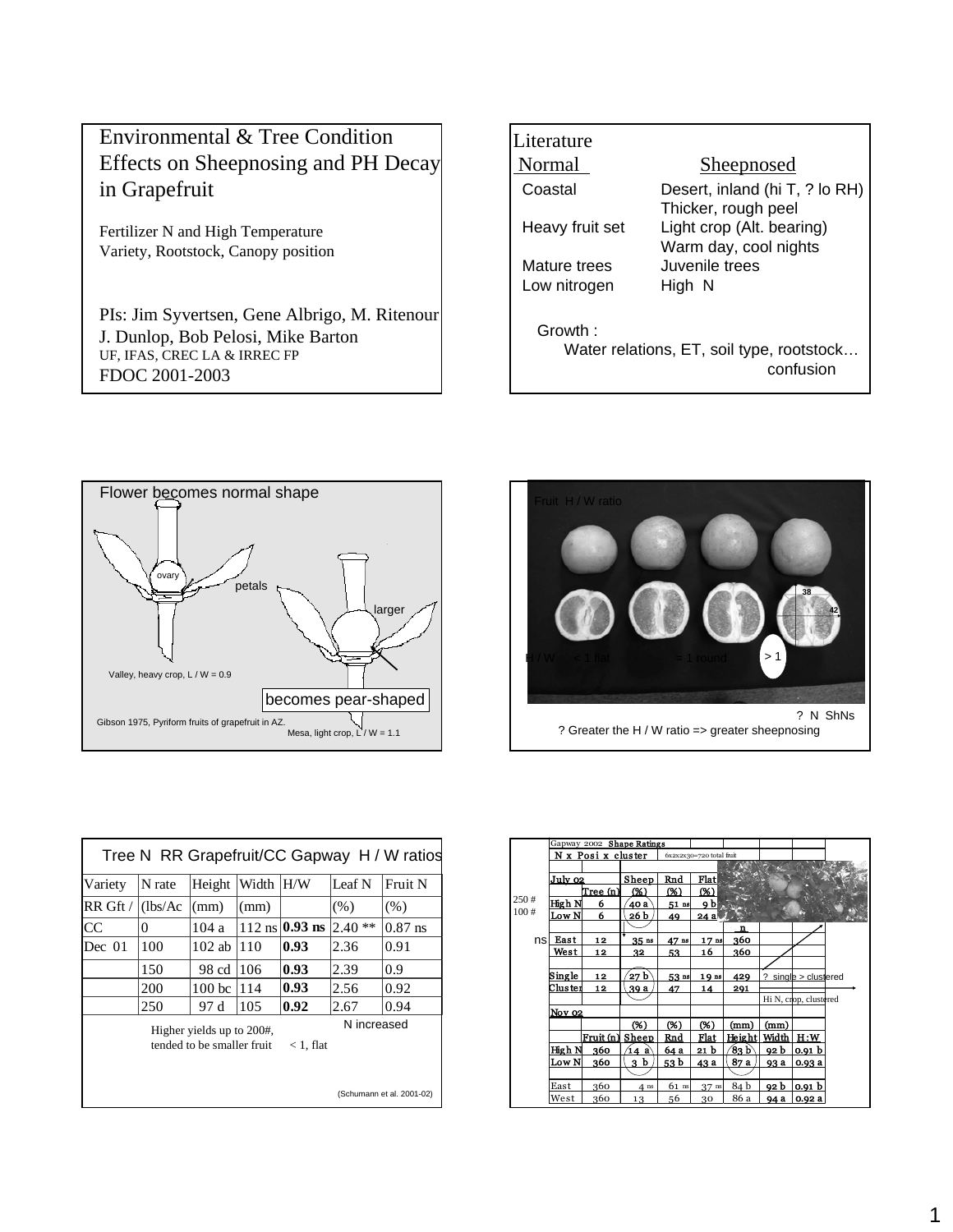|                         |                  |     |              | Shape July vs. Nov |             |      |
|-------------------------|------------------|-----|--------------|--------------------|-------------|------|
| <b>Across Trts</b>      |                  |     |              |                    | No N effect |      |
|                         | % Drop Jul - Nov |     |              |                    |             |      |
|                         |                  |     |              | Jul - Nov          | #           | %    |
| Shape                   | 3-Jul            |     | 22-Nov% Drop | S-S                | 52          | 125% |
| Sheep                   | 214              | 206 | 4            | S-R                | 133         | 65%  |
| Round                   | 377              | 365 | 3            | S-F                | 21          | 10%  |
| Flat                    | 129              | 120 | 7            |                    |             |      |
|                         | 720              | 691 | 4%           | $R-S$              | 10          | 3%   |
| <b>Total fruit Drop</b> |                  | 29  |              | R-R                | 253         | 69%  |
|                         |                  |     |              | $R-F$              | 102         | 28%  |
|                         |                  |     |              | F-S                | $\Omega$    | 0%   |
|                         |                  |     |              | F-R                | 22          | 18%  |
|                         |                  |     |              | F-F                | 98          | 82%  |



July High vs. Low N Gapway 2002 **Single Frt.**  $\begin{array}{|c|c|c|c|c|} \hline \end{array}$  (%) (%) (%) (%) TMT Tree (n) Frt (n) Sheepn Round Flat







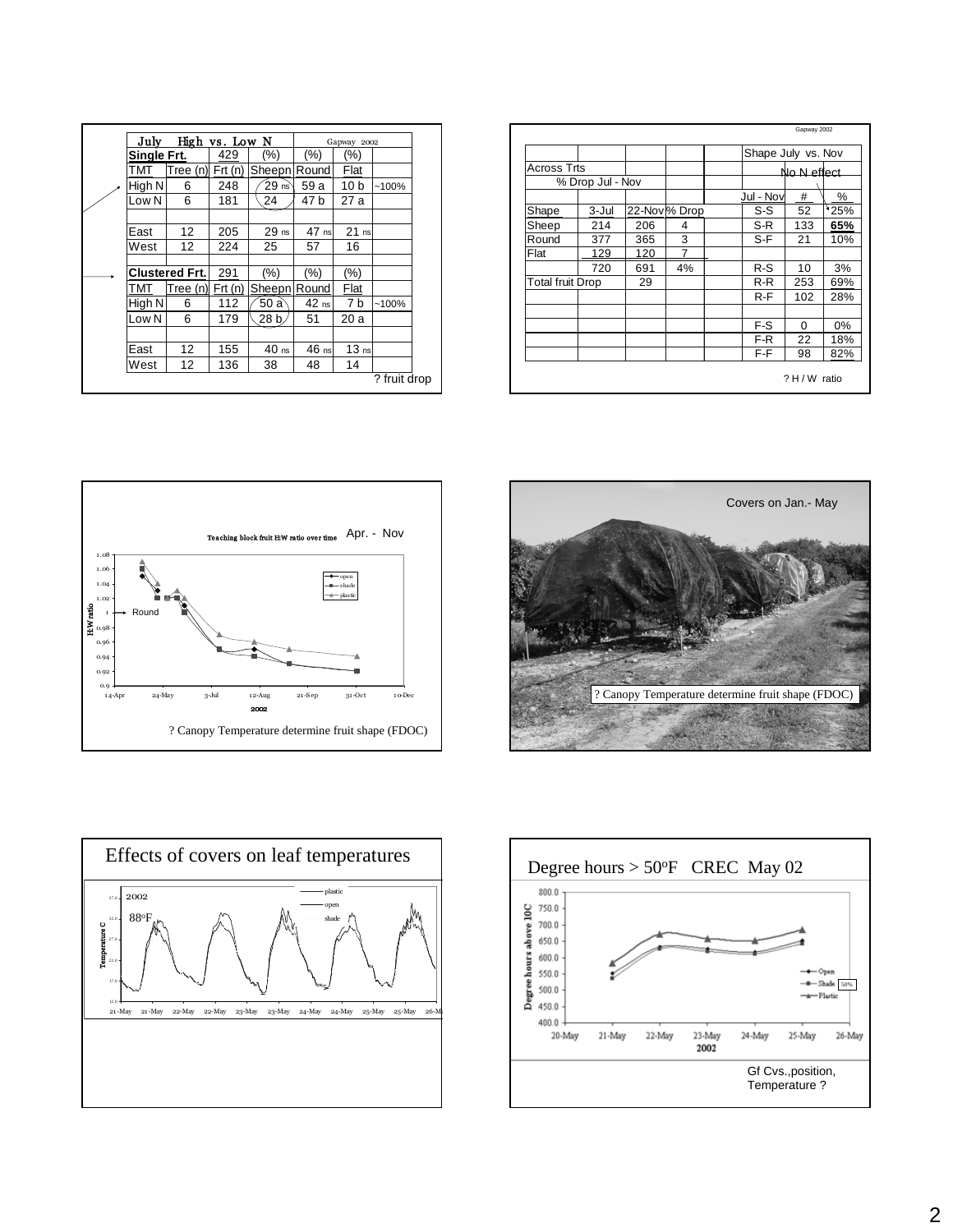| Teaching block harvest data in Nov 2002                  |       |              |                 |                   |                 |                    |                  |  |  |
|----------------------------------------------------------|-------|--------------|-----------------|-------------------|-----------------|--------------------|------------------|--|--|
| Total of 36 trees sampled, 9 trees of 4 variety / SwC.   |       |              |                 |                   |                 |                    |                  |  |  |
| 3 cover treatments, 3 trees of each treatment.           |       |              |                 |                   |                 |                    |                  |  |  |
| 30 fruit from the north side and 30 from the south side. |       |              |                 |                   |                 |                    |                  |  |  |
| 4 Var x 3 Covers x 3 Trees x 2 posi x 30 frt= 2160       |       |              |                 |                   | $(\%)$          | $(\% )$            | $(\% )$          |  |  |
| TMT                                                      | frt n | Height Width |                 | H:W               | Sheepn          | Rnd                | Flat             |  |  |
| Marsh                                                    | 540   | 84 b         | 93 <sub>b</sub> | 0.91 a            | 5 <sub>ns</sub> | $63$ ns            | 30 <sub>ns</sub> |  |  |
| Rubv                                                     | 540   | 85 a         | 95 a            | 0.90 <sub>b</sub> | 6               | 59                 | 33               |  |  |
| Ray Ruby 540                                             |       | 83 c         | 93 b            | 0.90ab            | 8               | 53                 | 38               |  |  |
| Flame                                                    | 540   | 85 ab        | 94 b            | 0.91a             | 7               | 53                 | 39               |  |  |
| North                                                    | 1080  | 84 b         |                 | 93 ns 0.90 b      | 6 <sub>ns</sub> | $57$ <sub>ns</sub> | 36 <sub>ns</sub> |  |  |
| South                                                    | 1080  | 85 a         | 94              | 0.91a             | 8               | 57                 | 33               |  |  |
| open                                                     | 720   | 83 b         | 92 <sub>b</sub> | 0.90 <sub>b</sub> | 4<br>b          | $52$ ns            | 43 а             |  |  |
| shade                                                    | 720   | 83 b         | 93 b            | 0.89c             | 2<br>b          | 55                 | 35 abl           |  |  |
| plastic                                                  | 720   | 87 a         | 97 a            | 0.92a             | 14 а            | 62                 | 24 b             |  |  |
|                                                          |       |              |                 |                   |                 | ? % drop, seasonal |                  |  |  |

|              |                  | Teach Blk Fruit Drop        |          |                |            | $= 2160$ pooled |                         |                  |
|--------------|------------------|-----------------------------|----------|----------------|------------|-----------------|-------------------------|------------------|
|              | Fruit Count      |                             | Fruit %  |                | Fruit Loss |                 |                         |                  |
|              |                  | 15-Jul 19-Nov 15-Jul 19-Nov |          |                | #          | %               |                         |                  |
| Sheep        | 172              | 142                         | 7%       | 8%             | 30         | 17%             | greater drop            |                  |
| Round        | 953              | 876                         | 44%      | 44%            | 77         | 9%              |                         |                  |
| Flat         | 1051             | 052                         | 48%      | 48%            | QQ         | 10%             |                         |                  |
| Total        | 2176             | 1970                        | 100%     | 99%            | 206        | 9%              |                         |                  |
|              | Across trts.     |                             |          |                |            |                 |                         |                  |
|              | Shape: Shape     |                             | July     | : November     |            |                 | Within cover treatments |                  |
|              |                  |                             | #        | %              |            |                 | Plastic Open Shade      |                  |
|              | Sheepnose: Sheep |                             | 84       | 59%            | molst      |                 | 66%<br>50%              | 39% Sn-Sn        |
|              | Sheepnose: Round |                             | 58       | 41%            |            |                 |                         | 61%              |
|              | Sheepnose: Flat  |                             | $\Omega$ | 0 <sup>%</sup> |            |                 |                         | improved         |
| Total        |                  |                             | 142      | 100%           |            |                 |                         |                  |
|              | Round: Sheepnose |                             | 41       | 5%             |            |                 |                         |                  |
|              | Round: Round     |                             | 711      | 81%            | molst      |                 |                         |                  |
| Round: Flat  |                  |                             | 124      | 14%            |            |                 |                         | ? N appl. method |
| Total        |                  |                             | 876      | 100%           |            |                 |                         | Crop load        |
|              | Flat: Sheepnose  |                             | 12       | 1%             |            |                 |                         |                  |
| Flat : Round |                  |                             | 366      | 38%            |            |                 |                         |                  |
| Flat : Flat  |                  |                             | 574      | 60%            | molst      |                 |                         |                  |
| Total        |                  |                             | 952      | 99%            |            |                 |                         |                  |

| Block 22 Grfruit rated January 24, 2003     |      |                                   |                    | <b>Ground N</b> |          | (%)               | Fruit       |
|---------------------------------------------|------|-----------------------------------|--------------------|-----------------|----------|-------------------|-------------|
| 2 N Fert Appl x 2 Crop loads (paired tr.) x |      |                                   |                    | <b>TMT</b>      | Tree (n) | Sheepn            | (n)         |
|                                             |      | 10 Trees x 2 posi x 30 frt ~ 2400 |                    | Hi Crop         | 10       | 25.4 a            | 678         |
|                                             |      |                                   |                    | Lo Crop         | 10       | 13.9 b            | 640         |
|                                             | Tree | (%)                               | Fruit              |                 |          |                   |             |
| TMT                                         | (n)  | Sheepn                            | (n)                | East            | 20       | $20.0$ ns         | 660         |
| Ground N                                    | 20   | 19.6 à                            | 1318               | West            | 20       | 19.1              | 658         |
| Foliar N                                    | 20   | 12.2 b/                           | 1344               |                 |          |                   |             |
|                                             |      |                                   |                    | Single          | 20       | $15.4$ ns         | 1012        |
| Hi Crop                                     | 20   | $16.1$ ns                         | 1369               | Cluster         | 20       | 23.8              | 306         |
| Lo Crop                                     | 20   | 15.6                              | 1293               |                 |          |                   |             |
|                                             |      |                                   |                    | <b>Foliar N</b> | Tree     | $(\%)$            | Fruit       |
| East                                        | 40   | $14.9$ ns                         | 1353               | <b>TMT</b>      | (n)      | Sheepn            | (n)         |
| West                                        | 40   | 16.8                              | 1309               | Hi Crop         | 10       | 7.1 <sub>b</sub>  | 691         |
|                                             |      |                                   |                    | Lo Crop         | 10       | 17.3 a            | 653         |
| Single                                      | 40   | 10.9 b                            | 1821               |                 |          |                   |             |
| Cluster                                     | 40   | 20.8a                             | 841                | East            | 20       | 9.7 <sub>ns</sub> | 693         |
|                                             |      |                                   | single > clustered | West            | 20       | 14.6              | 651         |
|                                             |      |                                   |                    |                 |          |                   |             |
|                                             |      |                                   |                    | Single          | 20       | 6.4 <sub>b</sub>  | 809         |
|                                             |      |                                   |                    | Cluster         | 20       | 17.9 a            | 535         |
|                                             |      |                                   |                    |                 |          |                   |             |
|                                             |      |                                   |                    |                 |          |                   | ? Rootstock |

| 2 Rtst x 4 Trees x 2 posi x 30 fruit= 480 |      |                  |      |       | Hedged in March |                   |                    |
|-------------------------------------------|------|------------------|------|-------|-----------------|-------------------|--------------------|
| SO - Volk                                 |      | F-W              |      |       |                 |                   |                    |
| $2$ -Jul-02                               |      |                  |      |       |                 |                   |                    |
|                                           | Tree | (% )             | (% ) | (% )  | Frt.            |                   |                    |
| <b>TMT</b>                                | (n)  | Shpnose          | Flat | Round | (n)             |                   |                    |
| SO                                        | 4    | 28               | 11   | 61    | 240             | Overall large %   |                    |
| Volk                                      | 4    | 38 <sub>ns</sub> | 16   | 47    | 240             | of ShNs in July   |                    |
|                                           |      |                  |      |       |                 |                   |                    |
| East                                      | 8    | 33               | 17   | 50    | 240             | much variation    |                    |
| West                                      | 8    | 37               | 11   | 52    | 240             | Trts, ns          |                    |
|                                           |      |                  |      |       |                 |                   |                    |
| Single                                    | 8    | 25               | 18   | 57    | 324             |                   | sinale > clustered |
| Cluster                                   | 8    | 40 ns/           | 9    | 51    | 156             |                   |                    |
|                                           |      |                  |      |       |                 |                   |                    |
| 14-Nov-02                                 |      |                  |      |       |                 |                   |                    |
|                                           | Tree | (% )             | (% ) | (% )  | (mm)            | (mm)              |                    |
| TMT                                       | (n)  | Shpnose          | Flat | Round | height          | width             | H:W ratio          |
| SO.                                       | 4    | 25               | 32   | 43    | 86.9            | 91.0 <sub>b</sub> | 0.95a              |
| Volk                                      | 4    | 19               | 46   | 29    | 87.2            | 93.6a             | 0.93 <sub>b</sub>  |
|                                           |      |                  |      |       |                 |                   |                    |
| East                                      | 8    | 25               | 46   | 43    | 86.5            | $92.1$ ns         | 0.94 <sub>b</sub>  |
| West                                      | 8    | 23               | 38   | 39    | 87.7            | 92.4              | 0.95a              |

|                  |         | Fruit drop and % change in fruit shape from             |      |                   |          |            |               |
|------------------|---------|---------------------------------------------------------|------|-------------------|----------|------------|---------------|
|                  |         |                                                         |      | summer to harvest |          |            |               |
|                  |         | 2 RtSt x 4 Trees x 2 Posi x 30 fruit = 480 fruit pooled |      |                   |          |            |               |
|                  |         | <b>Fruit Count</b>                                      |      | Fruit %           |          | Fruit Drop |               |
|                  | $2-Jul$ | $14$ -Nov $2$ -Jul                                      |      | $14$ -Nov         | #        | %          |               |
| Sheep            | 149     | 131                                                     | 31%  | 30%               | 18       | 12%        |               |
| Round            | 255     | 235                                                     | 53%  | 54%               | 20       | 8%         |               |
| Flat             | 76      | 70                                                      | 16%  | 16%               | 6        | 8%         |               |
| Total            | 480     | 436                                                     | 100% | 100%              | 44       | 9%         |               |
|                  |         |                                                         |      | July: November    |          |            |               |
| Shape: Shape     |         |                                                         | #    | $\%$              |          |            |               |
| Sheepnose: Sheep |         |                                                         | 75   | 57%               | majority |            |               |
| Sheepnose: Round |         |                                                         | 39   | 30%               |          |            |               |
| Sheepnose: Flat  |         |                                                         | 17   | 13%               | ? high   |            |               |
| Total            |         |                                                         | 131  | 100%              |          |            |               |
| Round: Sheepnose |         |                                                         | 26   | 11%               |          |            |               |
| Round: Round     |         |                                                         | 123  | 52%               | majority |            |               |
| Round: Flat      |         |                                                         | 86   | 37%               |          |            | ? Postharvest |
| Total            |         |                                                         | 235  | 100%              |          |            | storage?      |
| Flat: Sheepnose  |         |                                                         | 1    | 1%                |          |            |               |
| Flat: Round      |         |                                                         | 5    | 7%                |          |            |               |
| Flat: Flat       |         |                                                         | 64   | 91%               | majority |            |               |
| Total            |         |                                                         | 70   | 99%               |          |            |               |

| <b>Treatment</b>  |        |        | % Healthy %StEndRt % Decay | % Pen  | % Anth |
|-------------------|--------|--------|----------------------------|--------|--------|
| Control           | 68% a  | 27% b  | $32\%$ b                   | 4%     | 2%     |
| Shade             | 47% b  | 50% a  | 53% a                      | 2%     | 1%     |
| Plastic           | 56% b  | 42% a  | 44% a                      | 2%     | 0%     |
|                   |        |        |                            |        |        |
| North             | 55%    | 41%    | 45%                        | 3%     | $1\%$  |
| South             | 58%    | 38%    | 42%                        | 2%     | 1%     |
|                   |        |        |                            |        |        |
| P values          |        |        |                            |        |        |
| Treat             | 0.0021 | 0.0002 | 0.0021                     | 0.3827 | 0.5152 |
| Direction         | 0.7036 | 0.7751 | 0.7029                     | 0.7204 | 0.8023 |
| Treat * Direction | 0.7386 | 0.6917 | 0.7387                     | 0.4337 | 0.5883 |